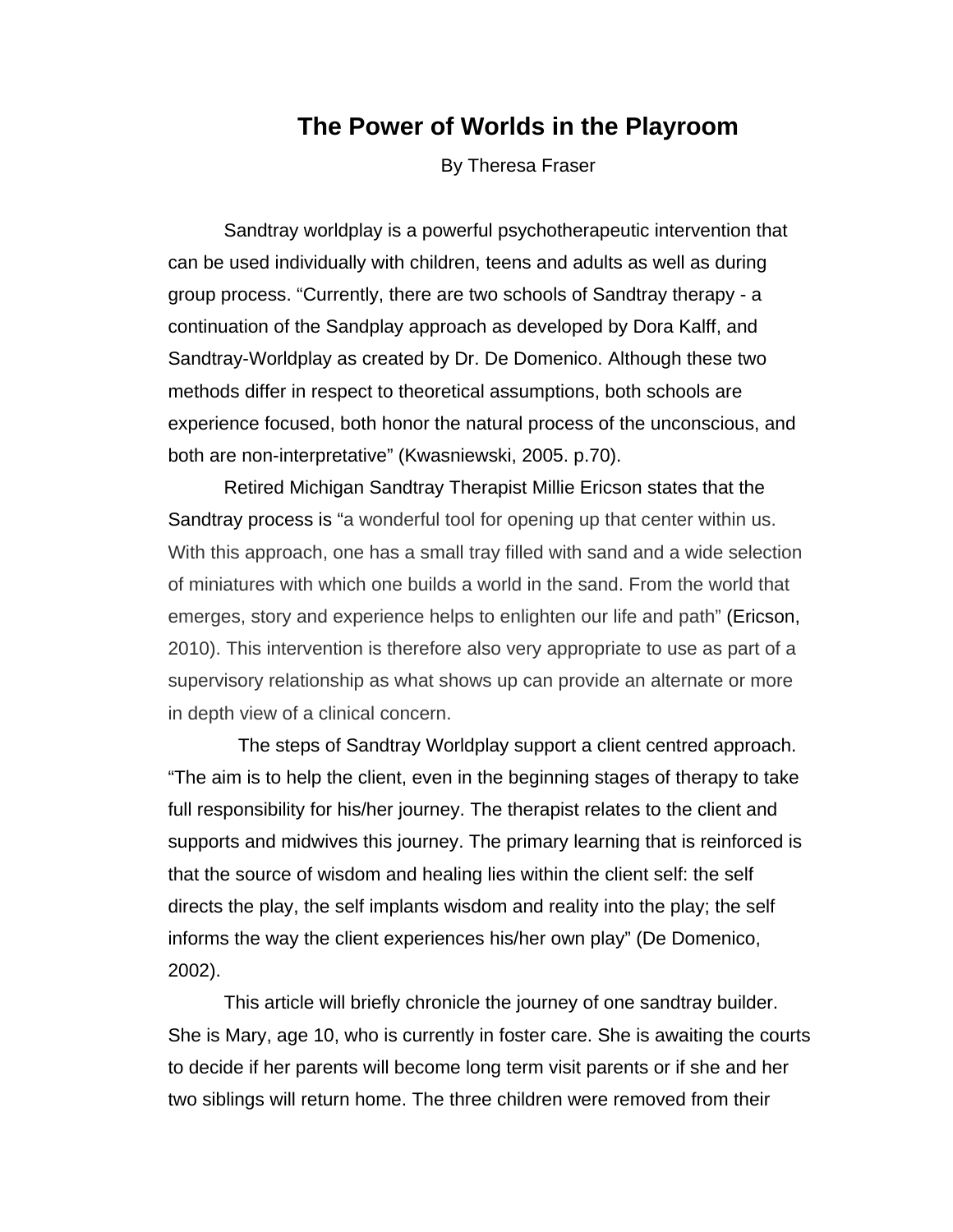parent's care as a result of domestic violence and neglect. Mary has been in the same foster home for the past year and with the exception of episodes of tantruming, her foster parents report that she is functioning well in her current placement.

In the initial play therapy session, Mary was encouraged to select miniatures or images to create a world in the sandtray. She chose a tray with blue sand and then placed images therein. She "built" in silence and with great focus until she was ready to introduce me to the figures that she had placed in the sandtray. She titled the world: "life". Down the middle of the tray she placed a fence and introduced me to one side of the world with children and parents who were scattered with backs to each other participating in individual past times. She noted that some of the children in this realm felt forgotten. On the other side was a larger family gazing at each other in a circle with children and adults playing together. When invited to add, take away, or move images, she placed one character in the middle of both experiences (adding that this little girl wanted to be in all spaces at once in this world). Placing her with a foot in each world honored the character's ambivalence.

 Thus begun Mary's therapeutic journey using sandtray to express and process her feelings about being in foster care and about all the adults she has been connected to in her life.

In a subsequent session Mary created a wedding scene in which there was a Bride and Groom as well as elders from generations past and children not yet earth born. All were present to honor this rite of passage for a couple that the little girl hoped could keep the promises that marked this day. Sadness was the feeling Mary identified in this world as she stated that the bride and groom wanted to be good to each other but they let other things get in the way of their personal and family commitments.

At no time did Mary verbally draw connections with what was built in the sandtray to her current life experiences. Dr. De Domenico teaches students that psyche will interpret worlds when psyche is ready. Therefore a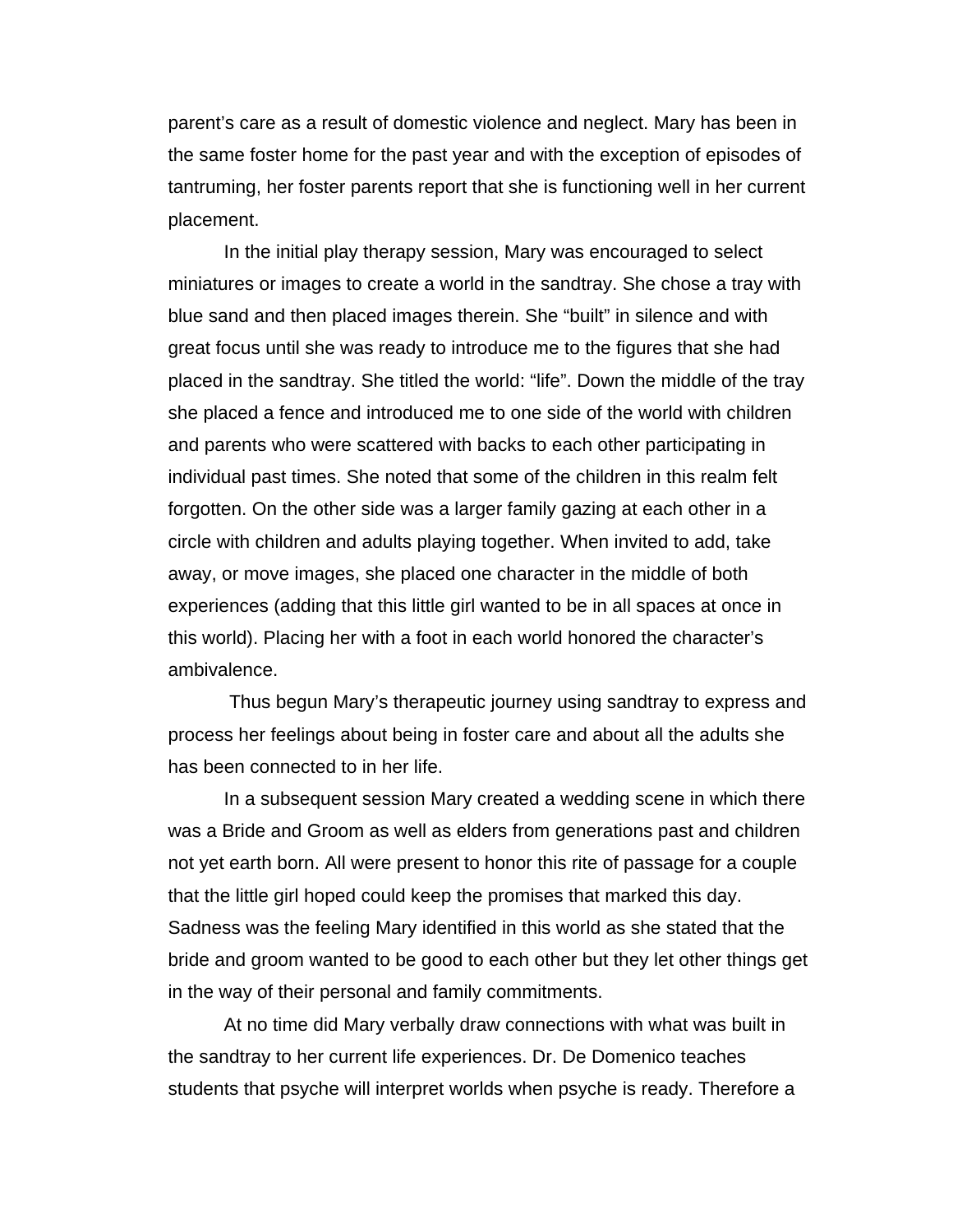sandtray/worldplay therapist vows that only the builder can translate what the world means for them as the symbols can mean different things to different people based on their own individual realms of experience. That said, with each world built and experienced, Mary's ability to verbalize feelings and needs increased outside of the sandtray room. For example, in past sessions, she stated to me that she wants her parents to move to the same city as her foster parents so she can have everyone together. In more recent sessions, she has said that she hopes her parents will complete the tasks asked of them by the judge so her family can be reunited. She is also able to identify future support persons to ensure that she and her siblings are "well taken care of" if the family is in fact reunited.

Sandtray Worldplay has also helped Mary to process the anxiety and loss she is experiencing as a result of recognizing that she may soon be leaving a foster family and community that has provided her with a sense of safety and belonging.

Sandtray Worldplay has provided Mary with the time, space and tools to acknowledge and process her experiences. The sand, water, and miniatures were however, only the beginning. What appears to have come after is:

- Self awareness
- Increased awareness and understanding of her family system
- A desire to ensure that those around her can hear her so she does not feel forgotten again.

Utilizing the Sandtray Worldplay approach with Mary has acknowledged that she is the holder of her own healing and wisdom.

## **References**

De Domenico, G. (2002). The sandtray/worldplay method. *Sandtray Network Journal*, Vol. 6 No1.Oakland, CA. Sandtray Network